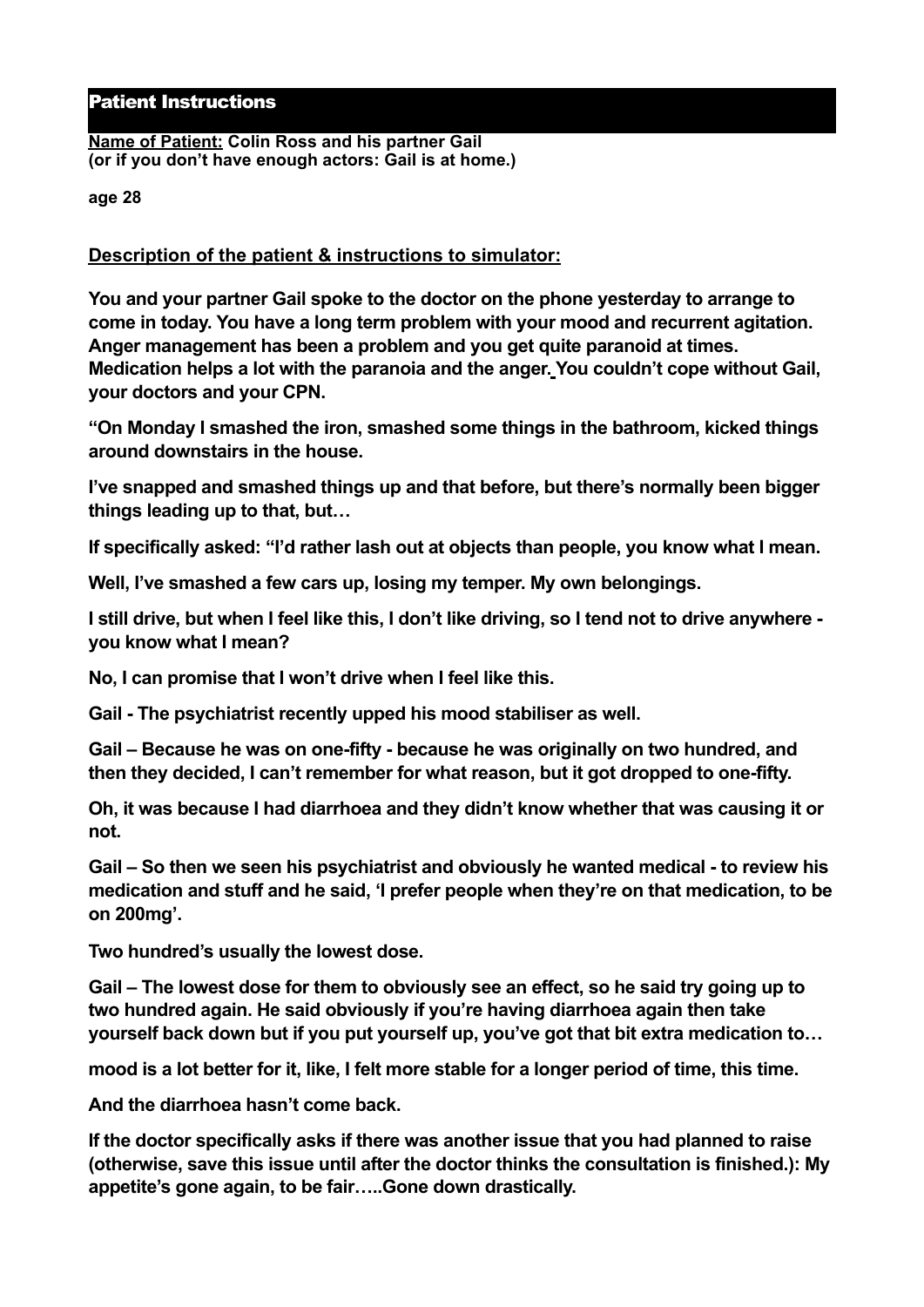**Gail – The past few days, hasn't it?** 

**I don't know what triggers that, it's just…** 

**If the doctor asks about weight: I don't know. It's not that I'm not hungry, like, I feel hungry but when I'm eating I just…Aye, no enjoyment, can't finish a meal. So…** 

**If asked what help you've had to improve your anger management: "I've done work with CPNs and that on it, I'm on doing CBT work now with my CPN."** 

**If the doctor asks about your anxiety levels: " I don't feel bad with, as far as anxiety goes, I don't feel too bad with my anxiety at the minute. Like, it's something that comes and goes, and obviously I'm - I wouldn't say I'm at the point of crisis at the minute, but I'm recognising before I am getting into a crisis."**

## **PSO**

**You have lived with Gail for 2 years. You don't smoke and you haven't drank much alcohol since starting on the medications (except for a couple of cans at the barbecue you went to at the weekend). You don't use substances. You sometimes work in your dad's garage but you find it difficult to hold down a job.**

**I think she is worried like if I do explode and all that, where do I stand in the future regarding other things, other matters.** 

**If asked what you mean by other matters: "No, I don't have a criminal record. I've had a couple of cautions for a couple of things, but that's as far as it goes."** 

**I want to keep my record clean.**

## **First line and history**

**I see my CPN every two weeks usually. Instead of booking me an appointment for the following two weeks, she's booked me one in for next week (because she's worried about me).** 

**I don't know what's going on. I feel like my heads got a lump of elastic in it and it's just snapped, to be fair, like.** 

**Ideas – Regarding the trigger for this particular outburst: "Nothing, really, was there?"** 

**If asked if there was some other issue: "I don't know what is making my appetite bad."** 

**Gail – When his appetite went before, it was because he was on that topiramate, and that obviously had an effect on his appetite, and that was obviously dampening his mood because he wasn't eating and stuff.** 

**No, I really don't think the lamotrigine is responsible.**